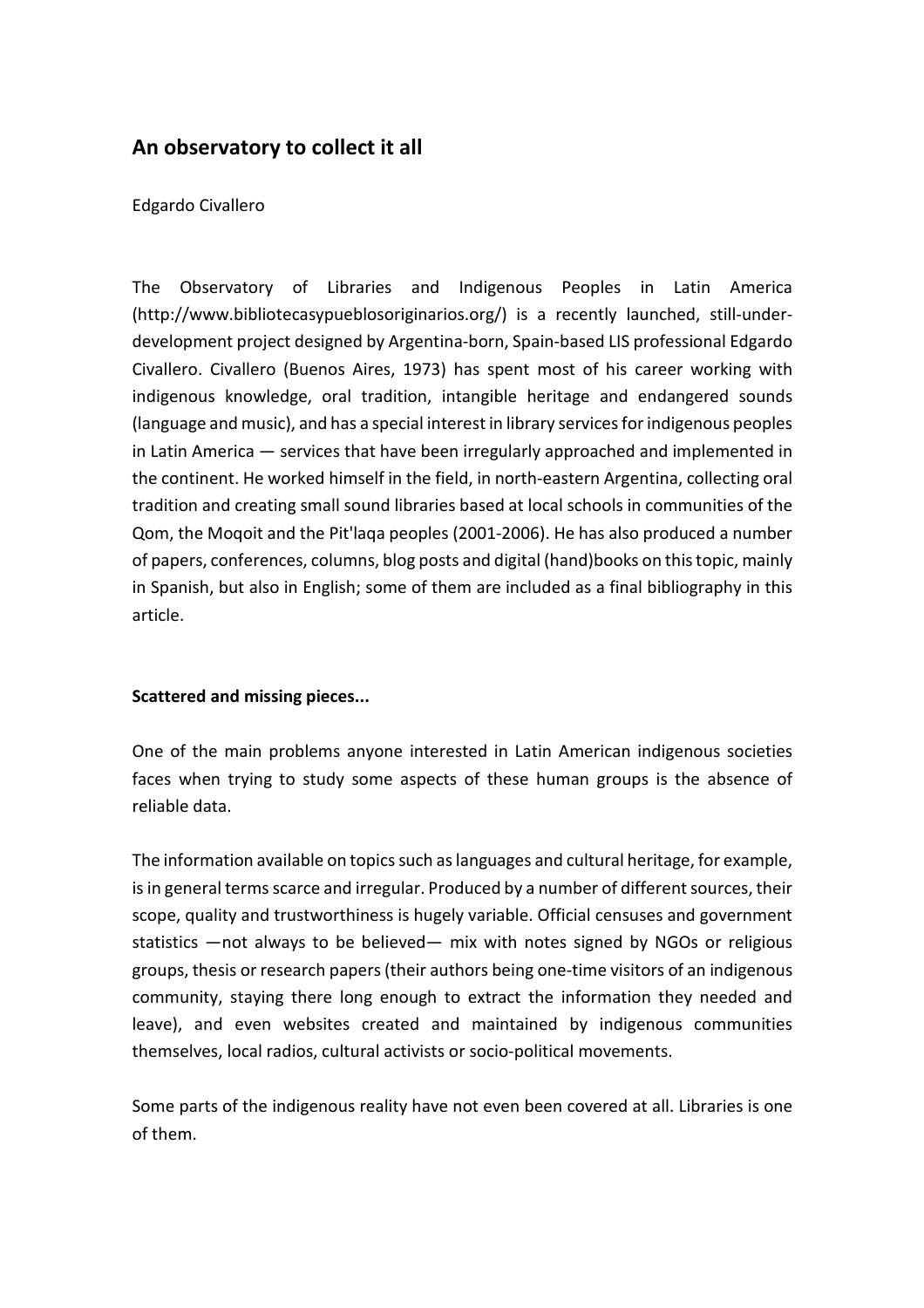A limited handful of poorly-divulgated reports, conferences, digital news and blog posts, as well as personal communications, indicate that there have been and there are a number of experiences carried out in Latin America regarding library services for indigenous peoples. Related to this topic, work is also being done on language recovery, indigenous books and websites, oral archives and a miscellanea of activities whose core subject is traditional, native knowledge.

However, as hinted above, the information on these actions and projects is rare and, when/if available, is poor and disperse. It resembles a puzzle with its pieces scattered everywhere — some of those pieces being lost, others changed, others damaged, and the original picture being blurry, to say the least.

Without a current state-of-the-art providing at least a simple, elementary baseline, a diagnosis of problems, absences, opportunities and caveats related to libraries for indigenous users is almost impossible to carry out. Lack of information leads researchers to suppose a lot, to figure out another lot (not always correctly), and to connect the dots with uncertain lines in order to draft a potential —and most likely unreal— scenario.

And without a solid scenario, new projects can't be implemented. Not, at least, without a high failure risk.

On the other hand, the absence of information means that there is not systematization of experiences — of whatever has been done, its failure or success. The absence of this kind of information means that what has been found, what has been achieved and the problems that have been faced, all of it is mostly unknown: those data are unavailable as valuable inputs for other processes, or simply for evaluation and study. No conclusions can be extracted, no lessons. Nothing —or almost nothing— can be learnt.

Which, in practice, is the equivalent to say that these experiences did not happen at all. Because they are invisible. Unknown. *Terra incognita* for the rest of the world.

#### **...and a possible solution**

Given the present situation... what if all the scattered pieces could be, at the very least, gathered on a single place? What if a space is created to compile, complete, update, organize, classify, make public and visible, and eventually analyze, study and use all the missing information?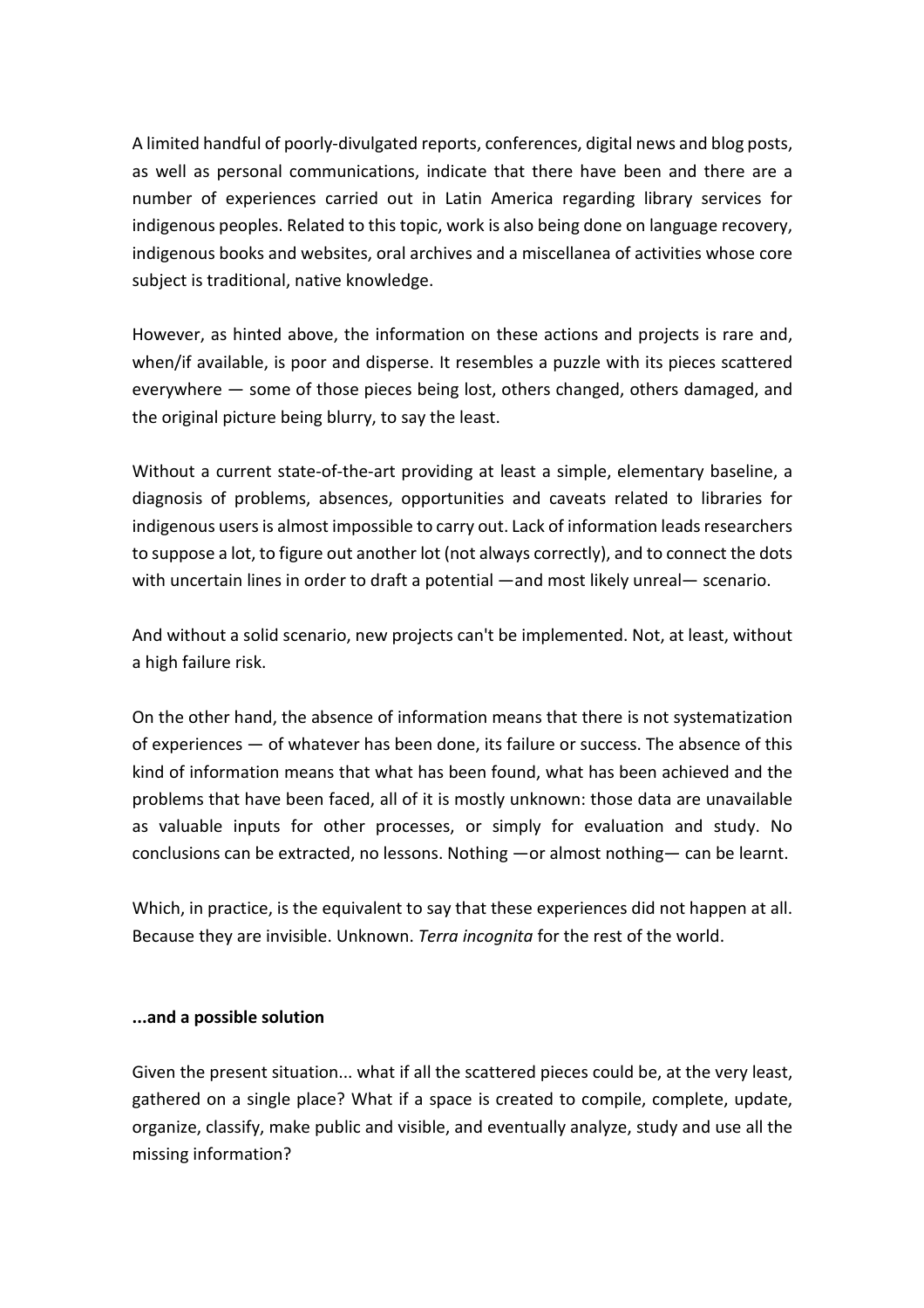This idea has been partially tested in Latin America, in a project related to indigenous knowledge: the Brazilian digital library "Kurt Nimuendajú" (http://www.etnolinguistica.org/). The "library" is a virtual platform where books and academic materials related to indigenous languages are digitized, uploaded, classified and made available for public use: from 16th century Jesuit grammars to modern linguistic analyses. The resource is extremely valuable in a field where, traditionally, information moves in small academical circles, and sometimes, due to its rarity, materials are not even accessible.

This project has been an early experience of digital humanities: the union of academic values with the tools and the culture of the Internet. A virtual community of both professionals and amateurs is behind the scene, making the best use of the resources at hand for the common good, empowering those interested in indigenous sounds (including many researchers) and supporting endangered languages — a topic covered by most international declarations on intangible heritage.

Taking those problems, ideas and values, as well as the digital humanities' perspective, to the field of librarianship, the "Observatory of Libraries and Indigenous Peoples in Latin America" has been created last February. The "Observatory" is a site aimed at collecting information related to indigenous knowledge and its management: primarily library services to native peoples, but also books in aboriginal languages and their publishers, oral archives and collective memory initiatives.

In this online archive, experiences and all the available information related to them (including bibliography) will be gathered; creators/managers will be contacted whenever possible, in order to get additional data, testimonies, opinions and results. Hopefully, once the best-known contents are made public, others will follow, adding value to the site and providing clues to find old and ongoing, uncharted projects.

Contacts, surveys, advertisement in professional spaces, activity in social media, etc. are expected to make the project visible, and people to be aware of its work — and to get directly and actively involved. It is assumed that a community of interest and practice will progressively grow around the "Observatory", using its information as fuel, providing feedback and resources to improve the workflow, and allowing the increase of data and additional documentation. And more visibility and support as well.

Networking may bring interaction and collaboration with similar initiatives in other parts of the world. Also, links with organizations, groups and collectives working on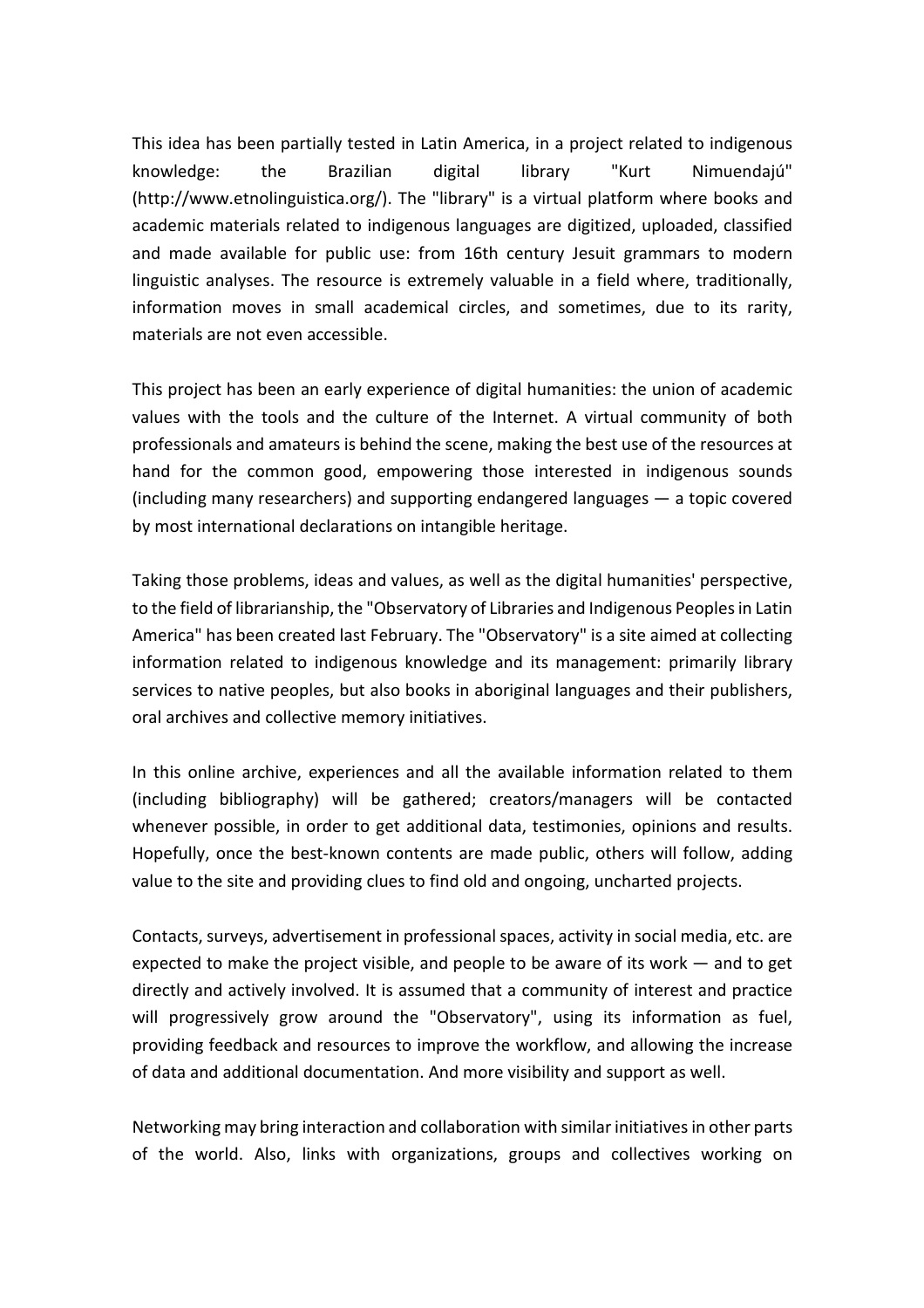indigenous topics are meant to be formed, as well as alliances with indigenous communities, all types of libraries, LIS associations and schools, and other institutions.

The collected information will be organized in different sections: one related to libraries, other to books, a third to orality; and a number of subsections will present additional resources, such as legislation, bibliography or statistics. As a digital humanities' project, the "Observatory" will combine academic research methods and values with the best digital tools and techniques to collect and present its contents.

The combination of a good corpus of experiences and a strong community working with it or around it may allow, in time, to perform data analysis, to extract ideas and lessons, and to produce guidelines, recommendations, compilations of good practices and even handbooks with useful "how-to" instructions. Also, the community built around the project may be able to directly support experiences in the field, including both academic researchers and indigenous communities.

The Observatory is now giving its first steps. Considering the current state of indigenous knowledge all around the world in general, and in Latin America in particular, all hands are needed on deck. Collaboration will be more than welcome.

## **A basic bibliography**

Civallero, Edgardo (2017). Library services for indigenous societies in Latin America: Experiences and lessons. *ALA Annual Conference & Exhibition. American Library Association (ALA), Chicago, EE.UU.* [Online]. https://www.aacademica.org/edgardo.civallero/169.pdf

Civallero, Edgardo (2017). Library services for indigenous societies in Latin America. *World Library and Information Congress - 83rd IFLA General Conference and Council. IFLA, Wroclaw, Poland*. [Online]. https://www.aacademica.org/edgardo.civallero/175.pdf

Civallero, Edgardo (2017). Record my indigenous word: Or how special sound collections may break internal borders. *World Library and Information Congress - 83rd IFLA General Conference and Council. IFLA, Wroclaw, Poland*. [Online]. https://www.aacademica.org/edgardo.civallero/176.pdf